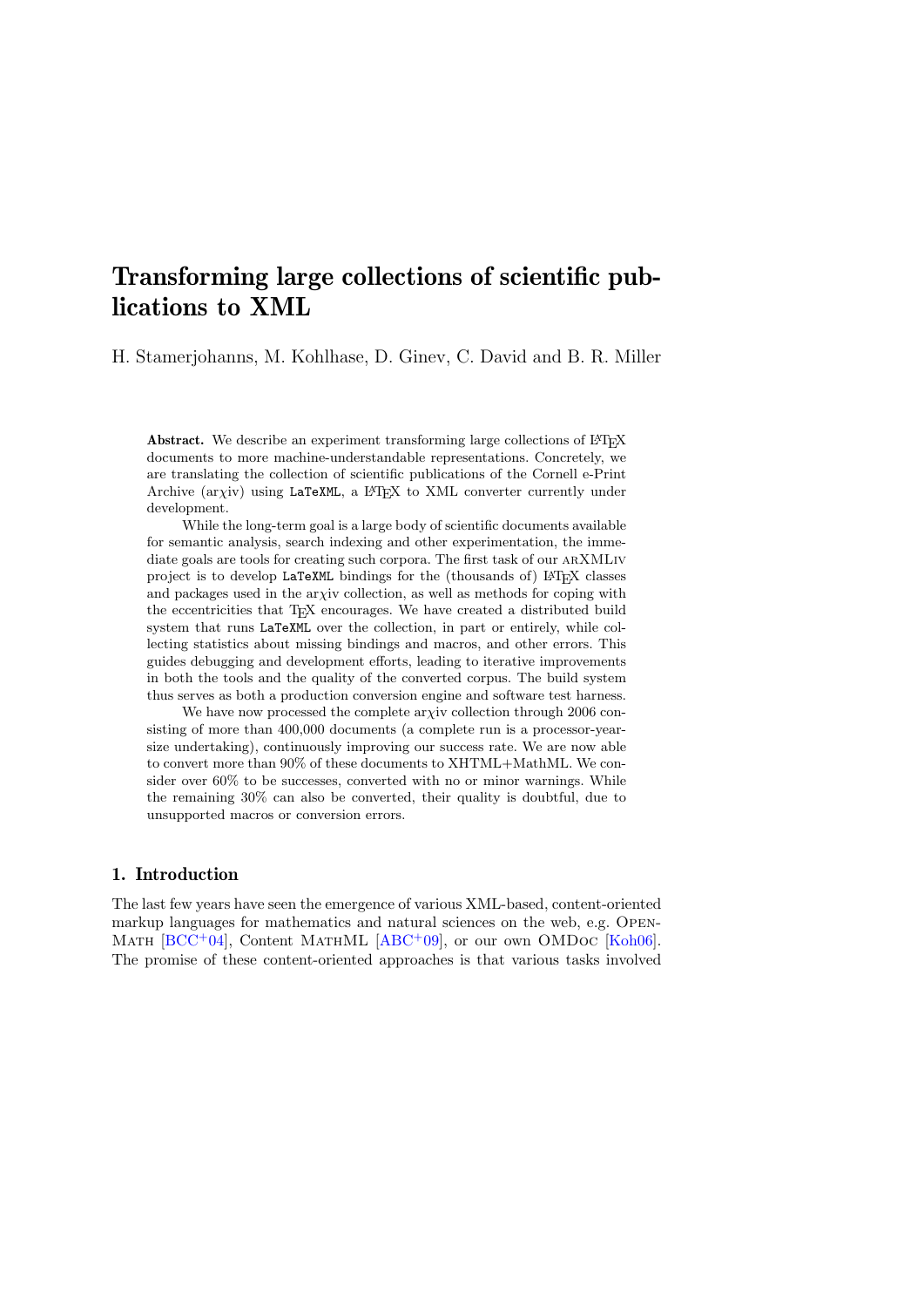in "doing mathematics" (e.g. search, navigation, cross-referencing, quality control, user-adaptive presentation, proving, simulation) can be machine-supported, and thus the working mathematician can concentrate in doing what humans can still do infinitely better than machines.

On the other hand, LAT<sub>EX</sub> is and has been the preferred document source format for thousands of scientists who publish results that include mathematical formulas. Millions of scientific articles have been written and published using this document format. Unfortunately, the LATEX language mixes content and presentation and is extensible through macro definitions — a mixed blessing in this context. Therefore machines have great difficulties processing LATEX documents to extract enough information to represent the written formulas in a XML representation.

In this paper, we will present an experiment translating a large corpus of mathematical knowledge to a form more suitable for machine processing. The sheer size of the arxiv  $[ArX07]$  poses a totally new set of problems for Mathematical Knowledge Management (MKM) technologies, if we want to handle (and in the future manage) corpora of this size. In the next section we will review the translation technology we build on; the following sections present the corpus-level build system which is the main contribution of this paper.

### <span id="page-1-0"></span>2. TeX/LaTeX to XML Conversion

The need for translating LATEX documents into other formats has been long realized and there are various tools that attempt this at different levels of sophistication; see  $\text{[SGD+09]}$  $\text{[SGD+09]}$  $\text{[SGD+09]}$ . We will disregard simple approaches like the venerable latex2html translator that can deal only with simple user macros, and produces only html with minimal semantic structure. The remaining ones fall into two categories that differ in the approach towards processing the  $T_{F}X/H_{F}X$  documents.

Romeo Anghelache's Hermes [\[Ang07\]](#page-9-3) and Eitan Gurari's TeX4HT [\[TeX\]](#page-10-2) systems leverage the T<sub>E</sub>X engine for dealing with the intricacies of the T<sub>E</sub>X macro language. They use special  $T_{\text{F}}X$  macros to seed the dvi file generated by  $T_{\text{F}}X$  with semantic information. This dvi file is then parsed by a custom parser to recover the text and semantic traces which are then combined to form the output XML document. An advantage of these T<sub>E</sub>X-based systems is that they can directly use the standard (ie.  $T_{\text{F}}(X)$ ) implementations of any macro packages used by the documents, usually without errors. Any semantic intent of macros defined in those packages is lost, however, unless the macros are modified to add the seeding; this can be a tricky proposition potentially requiring modification to both the TEX macros and the dvi parsing. While Hermes attempts to recover as much of the mathematical formulae as Content-MathML, it has to revert to Presentation-MathML where it does not have semantic information. TeX4HT directly aims for Presentation-MathML.

In contrast, the LaTeXML [\[Mil07\]](#page-10-3) system and the SGLR/ELAN4 sys-tem [\[vdBS03\]](#page-10-4) re-implement the T<sub>E</sub>X engine for a large fragment of the T<sub>E</sub>X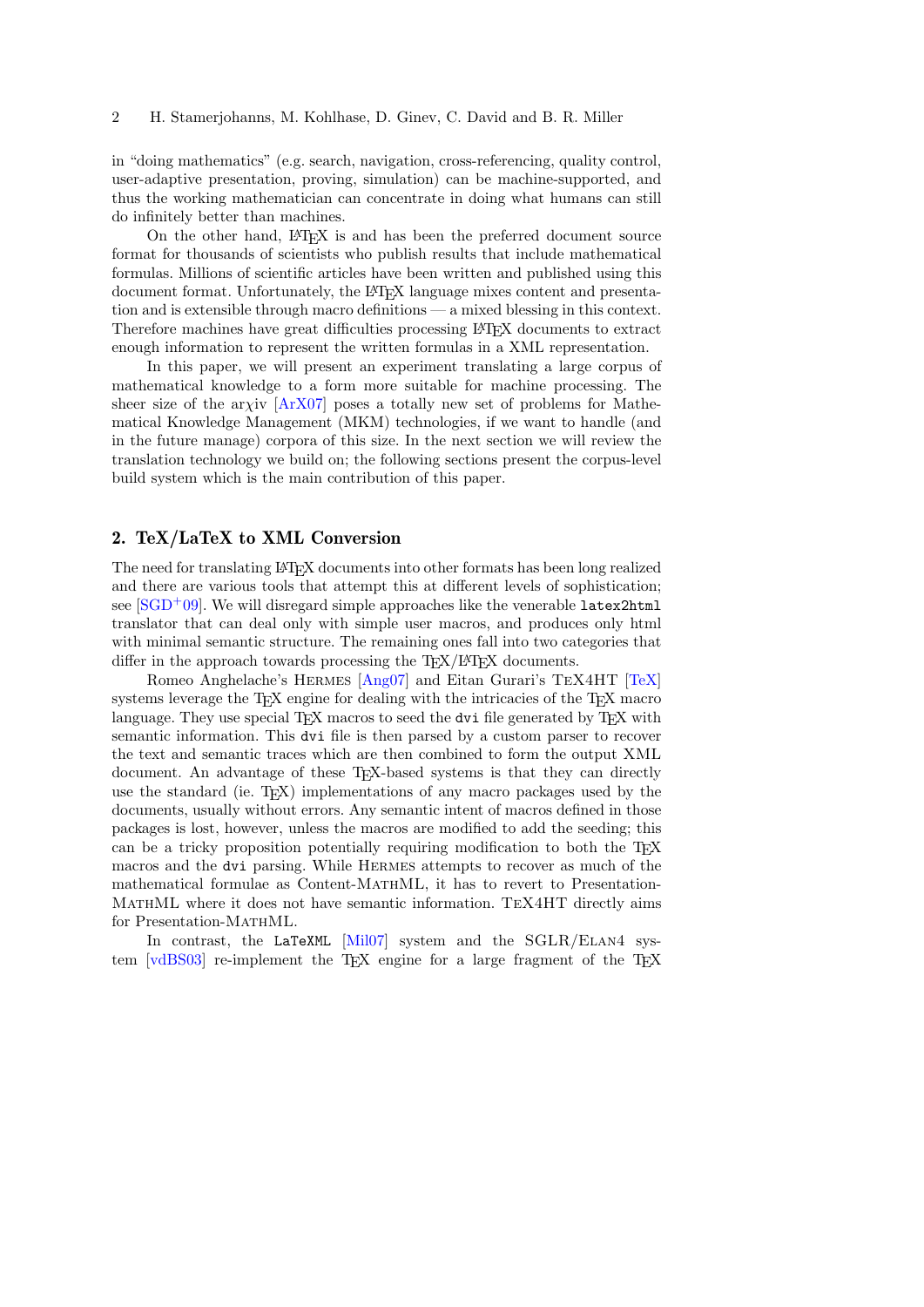language. This has the distinct advantage of bringing the power of more conventional programming languages to bear on both the parsing process and XML generation. In particular, we want to expand abbreviative macros (i.e. convenience macros that just abbreviate token sequences) and recursively work on the resulting token sequence, while we want to directly translate semantic macros (i.e. macros that stand for higher-level concepts or objects), since they directly correspond to the content representations we want to obtain. See [\[Koh08\]](#page-10-5) for a discussion of semantic and abbreviative macros; for instance  $\mathcal{C}^{\infty}(\mathbb{R})$  could be marked up with the macros in Listing [1.](#page-2-0) The first two are semantic, whereas the last is abbreviative.

<span id="page-2-0"></span>

| LISTING 1. Semantic and Abbreviative Macros           |  |  |  |  |
|-------------------------------------------------------|--|--|--|--|
| \def\Reals{\mathbb{R}}                                |  |  |  |  |
| \def\SmoothFunctions0n#1{\mathcal{C}^\infty(#1)}      |  |  |  |  |
| \def\SmoothFunctions0nReals{\SmoothFunctions0n\Reals} |  |  |  |  |

A disadvantage in this approach, however, is that these systems tend to *require* their own implementations of  $\mathbb{F}$ FFX packages (see Section [4\)](#page-6-0). Even if they can successfully process the low-level TEX coding of packages, this usually generate constructs that pass below the semantic layer of markup.

For both categories, however, a challenge is dealing with the types of markup and usage patterns found 'in the wild'. T<sub>EX</sub> is, among other things, a complex macro processing engine; LAT<sub>EX</sub> itself is, in fact, implemented as a macro package on top of T<sub>EX</sub>. Moreover, all of T<sub>EX</sub>'s capabilities are available to authors, allowing them to develop non-standard usages and to exploit quirks in the processing model — authors are notorious for finding peculiar ways to get a specific desired effect in print that completely obscures the semantic intent of the document. Even when the the processing engine is able to cope with the computations, the semantic intent can easily be lost, unless care is taken in the conversion.

In our conversion experiment we have chosen the LaTeXML system, whose LATEX parser seems to have largest coverage in the second "semantics-aware" category. The LaTeXML system consists of a two programs: the TEX emulator latexml; and the post-processor latexmlpost. latexml processes the T<sub>EX</sub> document, emulating T<sub>E</sub>X's processing, loading the LaTeXML bindings for any L<sup>AT</sup>EX packages referred to, and generates an intermediate XML output in the LTXML format. The LTXML is based on the implicit document model used by LAT<sub>EX</sub>, intended to lose as little semantics and document structure as possible. For instance LTXML supplies <theorem> and <proof> elements as XML counterparts to the theorem and proof environments in LATEX. Any mathematics within the document is parsed, to the extent possible, preserving any semantics or structure implied by the markup.

In the post-processing phase, this LAT<sub>E</sub>X-near representation is transformed into the target format by the latexmlpost program. This program applies a pipeline of intelligent filters to its input, performing a variety of tasks such as storing and filling-in information for cross-references and bibliographies, generation of images for mathematics (if needed) along with included graphics or picture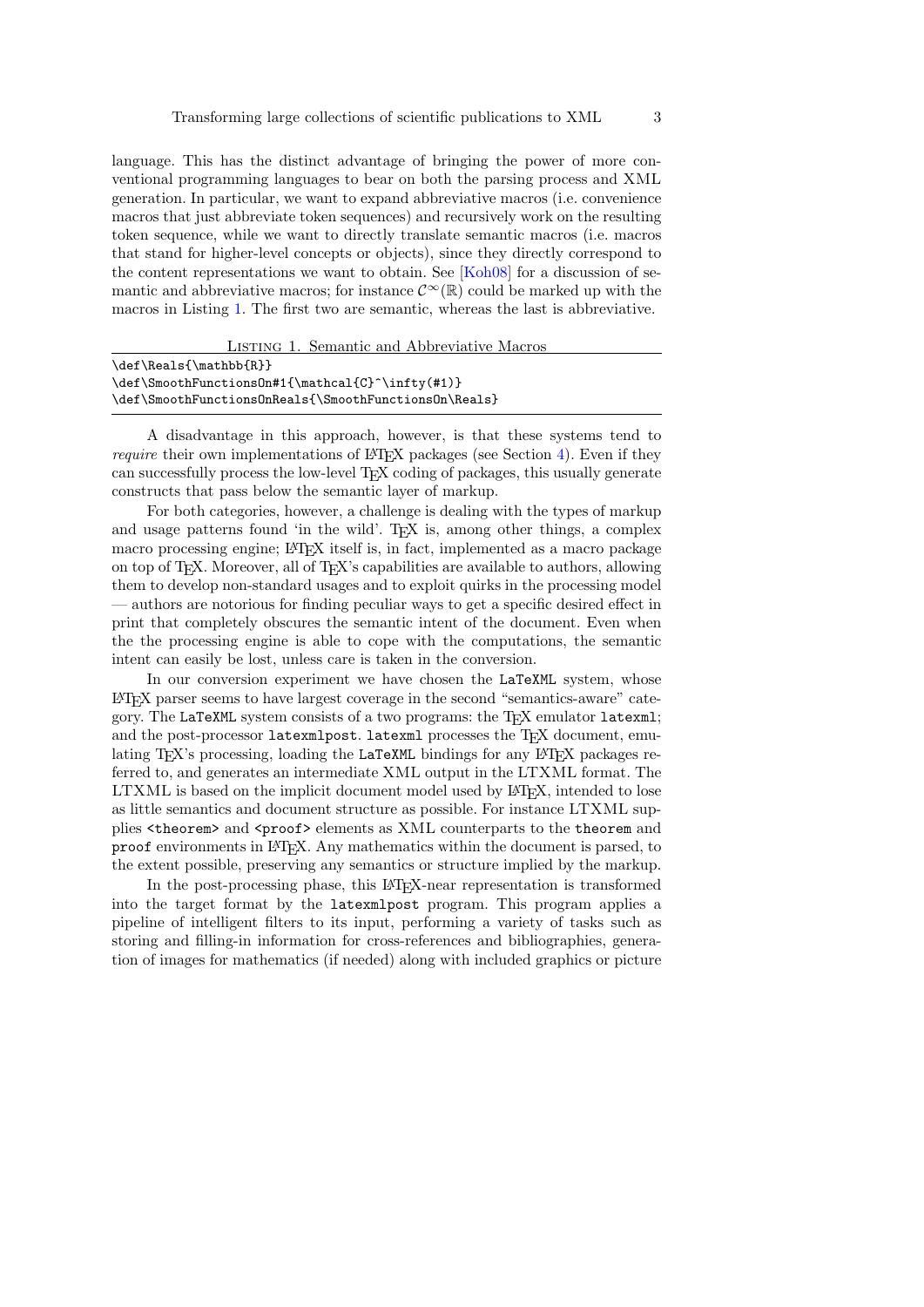environments. Finally, the filters perform the necessary conversions to various formats including the main one of interest here: XHTML +Presentation-MATHML.

Other filters such as transformations to OpenMath and Content-MathML are under development, although they rely on inferring more of the mathematical semantics than is currently done. The parsing of mathematics mentioned above uncovers the structure of the expressions, but not necessarily the meaning. It is obviously essential, but not sufficient, for the eventual generation of content-oriented mathematical formats, such as Content-MathMLand OpenMath. However, the mathematical structure is also essential to the generation of quality Presentation-MathML; for this reason failure to recognize the mathematical structure yields warnings and such documents are not considered fully successful conversions (see the categories in Figure [2\)](#page-5-0). Further projects are underway to develop semantic filters to enhance the content, disambiguate notations, and carry out type and part-of-speech analysis  $[GJA+09]$  $[GJA+09]$ .

### 3. The Build System

The main contribution of this article is the arXMLiv build system. In the experiment we report on we transform the articles in the ar $\chi$ iv collection from LAT<sub>E</sub>X to XHTML+MATHML.

The huge number of more than 400,000 documents in this collection made simple manual handling of conversion runs impossible. In a first attempt, we tried to mechanize the conversion process itself (invocation of latexml and latexmlpost) by a set of script-generated Makefiles. But even using distributed extensions of make (e.g. dmake) or other grid tools that support distributed builds to run distributed jobs on several hosts — a feature that is essential to be able to massively convert thousands of documents in one day — proved infeasible as they did not give us the necessary control over the build process. It turned out that for determining the improvements on the LaTeXML system and the package bindings necessary for increasing translation coverate we need a automated analysis of the conversion results. In particular, we need to cluster specific error patterns and gather statistics of failure causes.

The ARXMLIV build system (see figure [1\)](#page-4-0) distributes make jobs among several hosts and also extracts and analyzes the conversion process of each document and stores results in its own SQL database. The usage of a database allows us to cluster documents which include a specific macro that is only partially supported or to gather statistics about specific errors in the document processing.

The arXMLiv build system consists of a shared file system, a queue manager, a build manager, and a relational database, which stores a work queue and results statistics about each single converted file. The file system contains all the documents ( $\approx 150$  Gigabytes), classified by topic and each one located in its own sub-directory. The file system is exported via NFS to all hosts which take part in the build process.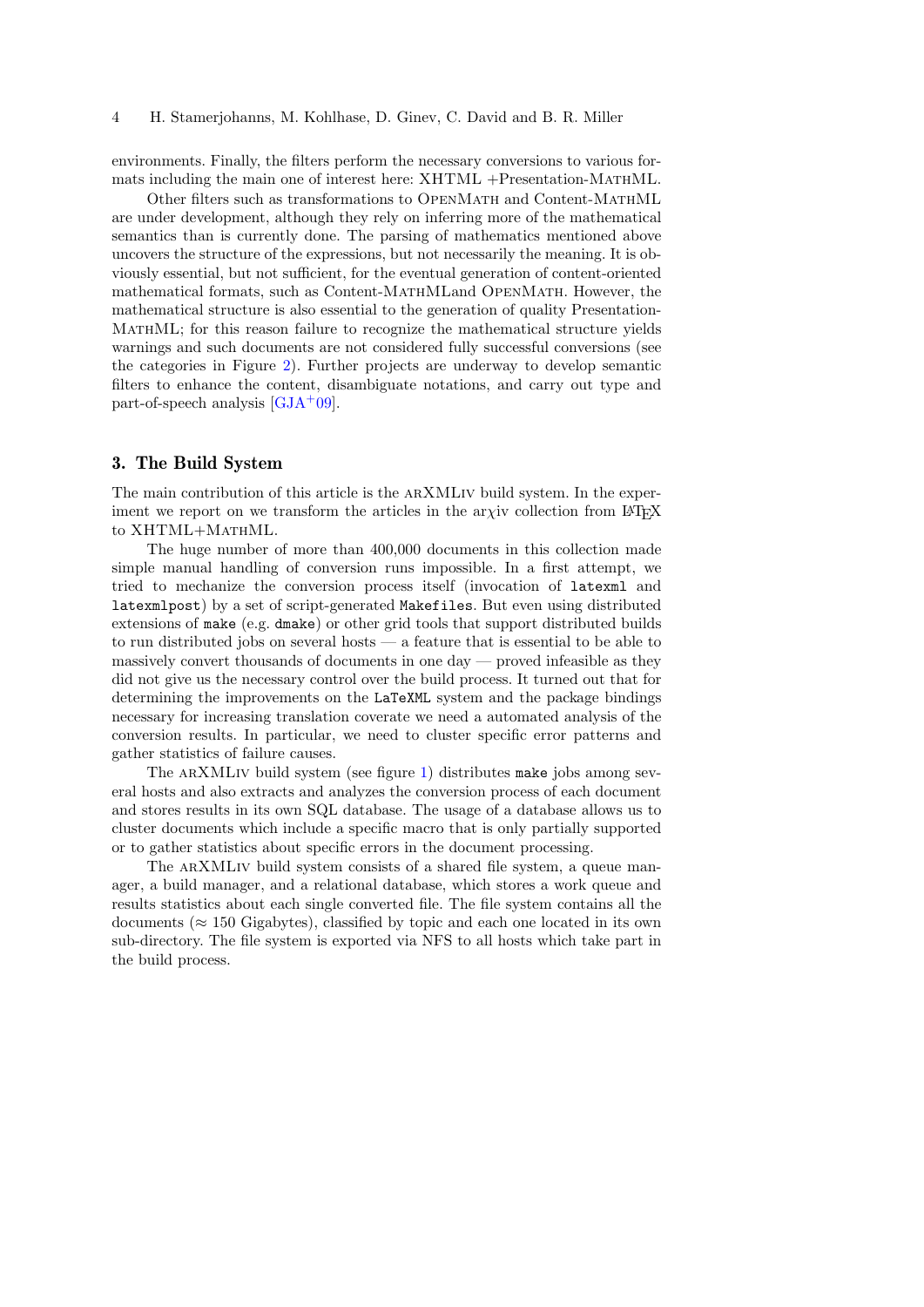

<span id="page-4-0"></span>FIGURE 1. Schematic overview of the ARXMLIV build system

The build manager is implemented in PHP, where SQL databases as well as process control functions can be easily used. It keeps an internal list of available 'worker' hosts, reads the files to be converted next from the workqueue and distributes jobs to remote hosts. For each document to be converted, the build manager forks a new child process on the local machine. The child sets a timer to enable a limiting timeout of 180 seconds for the conversion process and then forks a (grand-)child process to call make on a one of the worker hosts via remote ssh execution. The make process will then invoke latexml and latexmlpost to convert a T<sub>E</sub>X file to XML and then to XHTML, respectively.

After the completion of the conversion process, or if the time limit was exceeded, the build manager is notified via regular Unix signal handling. The build manager then parses and analyzes LaTeXML's log files, extracts information about the resulting state of conversion and collects the names of package files not found and missing macros not yet supported. If the conversion has failed, the error messages given by LaTeXML are also extracted. For each processed document, the analyzed result data is then stored into the database for later use. With such stored result data it is possible to instruct the queue manager to rerun selected subsets of documents, such as those using a certain macro or to those which resulted in a fatal error in the conversion. A command like php workqueue.php default cond-mat will add all documents inside the cond-mat subdirectory — arxiv's condensed matter classification — to the current work queue. This has been especially useful when changes to the binding files have been applied or when an improved version of latexml becomes available.

Developers can retrieve the results via a web-interface available at [http://](http://arxmliv.kwarc.info) [arxmliv.kwarc.info](http://arxmliv.kwarc.info). The main page gives an overview of the conversion process: it describes the number of documents, the number of converted files in the last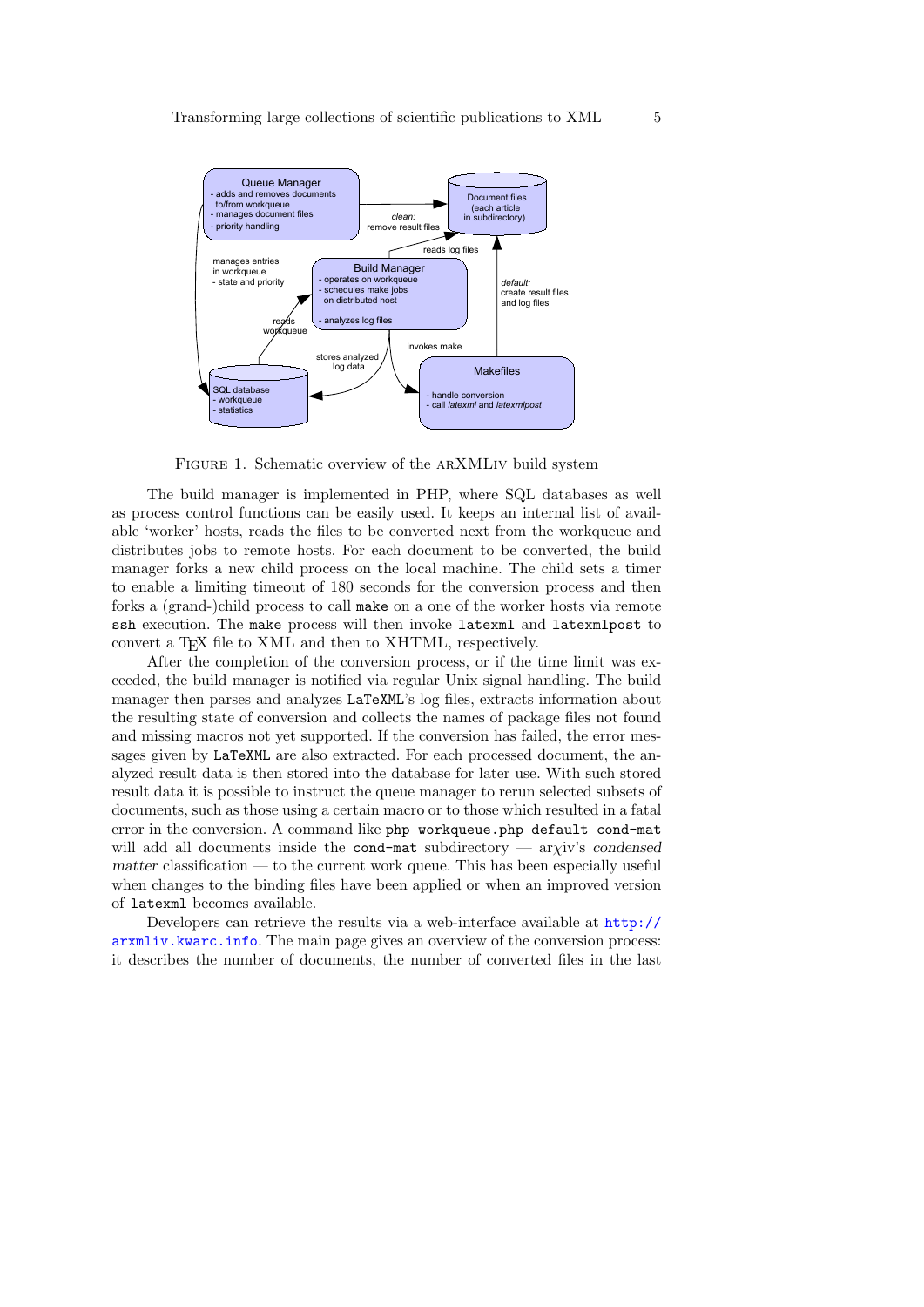24 hours, the current state of the build system, version metadata and the hosts involved in the conversion. For our experiment we have used 24 processors on 13 different hosts.

A further table (see figure [2\)](#page-5-0) gives detailed information about the results of the conversion process. The most important states are success (warning and no\_problems) where latexml has only issued some minor warnings, missing macros, where the conversion has been successfully completed, but some macro definitions could not be resolved. In this case the rendered layout may contain unexpected elements or not properly displayed elements.

All these states are hyperlinks leading to a list of recently converted files with the specified status. In these lists, the file name is also a hyperlink leading to the source subdirectory for the document where all the document-related

**Detailed return values** 

| return value   | count        | %     | marked<br>for<br>rerun |
|----------------|--------------|-------|------------------------|
| unknown        | 399          | n/a   |                        |
| no latex       | 25346        | n/a   | 3                      |
| missing errlog | 25300        | n/a   |                        |
| fatal error    | 19177        | 5.48  | 87                     |
| timeout        | 10673        | 3.05  |                        |
| error          | 36683        | 10.48 | 29                     |
| missing macros | 71060        | 20.31 | 52                     |
| warning        | 165482 47.29 |       | 218                    |
| no problems    | 46826        | 13.38 | 29                     |

<span id="page-5-0"></span>Figure 2. Conversion status

files can be investigated, such as the TEX source, the intermediate XML file that LaTeXML produces or the final XHTML+MathML form. Also the full log file containing detailed error messages can be easily be retrieved via the web browser.

#### **Top Fatal Errors**

|                | No. Count | <b>Error Message</b>                                                                |  |  |
|----------------|-----------|-------------------------------------------------------------------------------------|--|--|
| 1              | 10603     | Too many errors!                                                                    |  |  |
| $\overline{2}$ | 1035      | Unbalanced \$ or } while ending group                                               |  |  |
| 3              | 1018      | Missing \$ closing display math.                                                    |  |  |
| 4              | 976       | Unbalanced \$ or } while ending mode inline math                                    |  |  |
| 5              | 820       | The token T PARAM[#] should never reach Stomach!                                    |  |  |
| 6              | 565       | Unbalanced \$ or } while ending mode text                                           |  |  |
| 7              | 471       | Can't call method "currentColumn" on an undefined value at<br>/soft/arXMLiv/dan/rep |  |  |
| 8              | 426       | Package                                                                             |  |  |
| 9              | 421       | Input file appears to be binary.                                                    |  |  |
| 10             | 411       | Can't call method "currentColumnNumber" on an undefined<br>value at /soft/arXMLiv/d |  |  |

<span id="page-5-1"></span>Figure 3. Top fatal errors

The back end behind the web interface is also able to analyze the database content and create detailed summaries on-thefly, such as lists of Top Fatal Errors (see Figure [3\)](#page-5-1) and Top Missing Macros (see Figure [5\)](#page-6-1). These lists have proven to be particularly useful to the developer of the LaTeXML system and the implementers of the needed binding files to deal with some of the issues discussed in sections [2](#page-1-0) and [4.](#page-6-0)

One can easily determine the most severe bugs in the still evolving conversion tool, as well as isolate specific documents 'abusing' markup, or using peculiar TEX idioms.

Again, each entry in these tables is a hyperlink leading to a list of relevant documents. For example, Figure [6](#page-7-0) shows the documents causing a specific error condition. Discovering and analyzing these usage patterns has led to the elimination of a large number of bugs and mistaken assumptions in LaTeXML (see Figure [4](#page-6-2) for a time line).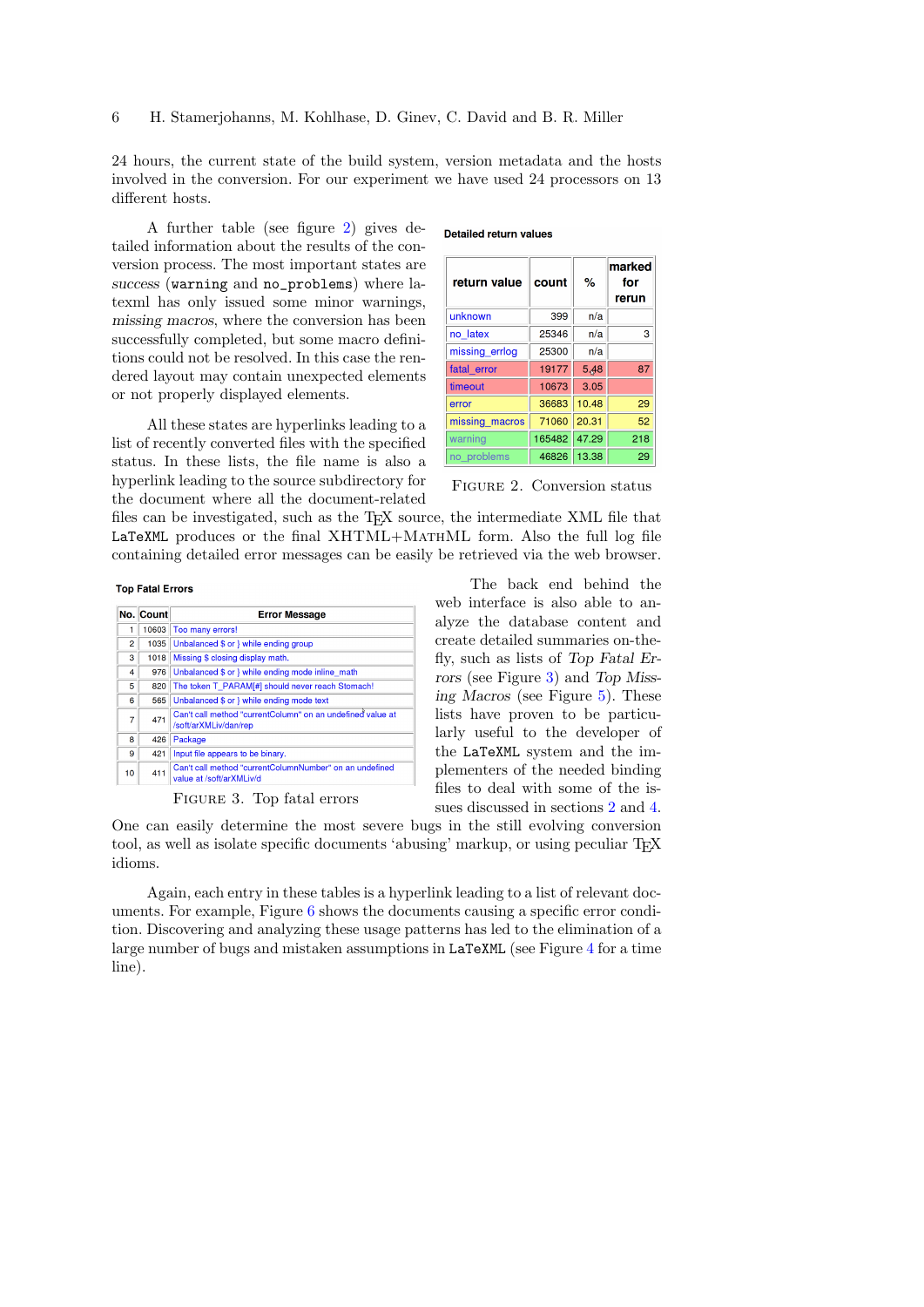

<span id="page-6-2"></span>Figure 4. The history of return values in our conversion experiment

|                | No. Macro (and used in files) Count Defined in |      |                       |
|----------------|------------------------------------------------|------|-----------------------|
|                | keywords                                       |      | 7687 defined in files |
| $\overline{2}$ | laffil                                         |      | 6224 defined in files |
| 3              | lemail                                         |      | 4972 defined in files |
| $\overline{4}$ | references                                     |      | 4643 defined in files |
| 5.             | acknowledgments                                |      | 3923 defined in files |
| 6              | Align                                          | 3778 | defined in files      |
| 7              | reference                                      | 3640 | defined in files      |
| 8              | institute                                      |      | 3475 defined in files |
| 9              | lapj                                           |      | 3155 defined in files |
| 10             | address                                        |      | 3084 defined in files |
| 11             | acknowledgements                               |      | 3044 defined in files |

<span id="page-6-1"></span>Figure 5. Top missing macros

**Occurences of missing macros** 

The summaries also provides statistics on which macros and style files are heavily used so that development can focus on those which are not yet implemented but will have the most impact. Again, this has led to implementation of a number of interesting style and class files that are widely used, but were initially unfamiliar to the developers. The main remaining task in the arXMLiv project is now to enhance the cov-

erage of package implementations. We describe the tools and workflows to implement these in the next section.

# <span id="page-6-0"></span>4. Creating LaTeXML binding files

As discussed above, we need to supply LaTeXML bindings, that is, a LaTeXMLspecific implementation, of the various LAT<sub>EX</sub> style files used in the documents in the corpus to enhance coverage of the translation process. LAT<sub>EX</sub> packages tend to fall into one of two groups: those that merely adjust the formatting to fit, say, a particular journal style; and those that define additional macros, often with implied semantics. Moreover, in a collection as diverse as the ary iv, many authors have created personal 'variants' of more common packages, which they have adjusted for their own preferences.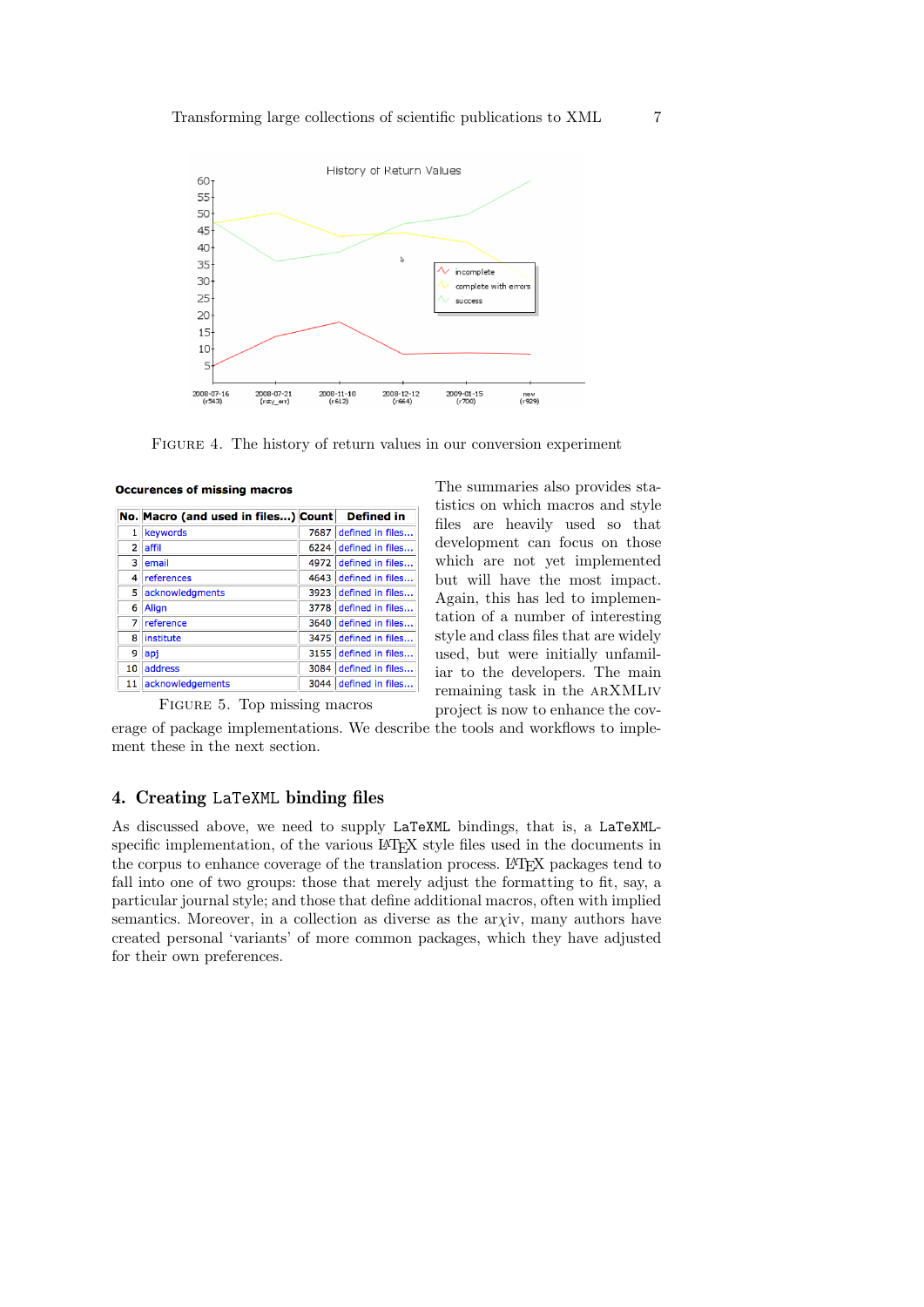The ARXMLIV translation is supported by a working group of undergraduate students at Jacobs University who create LaTeXML bindings for the LATEX packages used in the  $ar\chi$ iv. To be able to support thousands of different style files the group has developed a set special of tools and workflows which we now describe.

The build system already gives us information about which packages are used most extensively. To cope with package variants we have developed a package analyzer that creates a similarity matrix of all the packages files that are be-

| No.            | Date       | Files           | Errmsg                   |
|----------------|------------|-----------------|--------------------------|
| 1              | 2009-05-18 | /math-ph/papers | Unbalanced \$ or } while |
|                | 20:37:14   | /0612034        | ending mode inline math  |
| $\overline{2}$ | 2009-05-18 | /math-ph/papers | Unbalanced \$ or } while |
|                | 20:37:06   | /0612004        | ending mode inline math  |
| 3              | 2009-05-18 | /math-ph/papers | Unbalanced \$ or } while |
|                | 20:36:42   | /0512094        | ending mode inline math  |
| 4              | 2009-05-18 | /math-ph/papers | Unbalanced \$ or } while |
|                | 20:36:39   | /0512017        | ending mode inline math  |
| 5              | 2009-05-18 | /math-ph/papers | Unbalanced \$ or } while |
|                | 20:36:25   | /0504068        | ending mode inline_math  |
| 6              | 2009-05-18 | /math-ph/papers | Unbalanced \$ or } while |
|                | 20:36:18   | /0507032        | ending mode inline math  |
| 7              | 2009-05-18 | /math-ph/papers | Unbalanced \$ or } while |
|                | 20:36:13   | /0505040        | ending mode inline math  |
| 8              | 2009-05-18 | /math-ph/papers | Unbalanced \$ or } while |
|                | 20:35:48   | /0410029        | ending mode inline math  |
| 9              | 2009-05-18 | /math-ph/papers | Unbalanced \$ or } while |
|                | 20:35:47   | /0412081        | ending mode inline math  |
| 10             | 2009-05-18 | /math-ph/papers | Unbalanced \$ or } while |
|                | 20:35:45   | /0501018        | ending mode inline math  |

Files that have given fatal error: Unbalanced \$ or } while ending mode inline math

<span id="page-7-0"></span>Figure 6. Documents with a specific fatal error

ing used in the arxiv (see [http://arxmliv.kwarc.info/sty\\_sim.php](http://arxmliv.kwarc.info/sty_sim.php) for the result). This allows the variant packages to be treated by simply loading the common base package:

### RequirePackage("BaseStyleFileName");

The purely style oriented packages can be effectively ignored; we can formalize this simply by creating an empty binding file.

The remaining packages define additional macros and thus require additional attention. The binding files can define abbreviative macros using the DefMacro form supplied for this purpose by LaTeXML. For semantic macros we need to associate associate an XML fragment with the TEX markup using the DefConstructor form. For instance the macros from Listing [1](#page-2-0) would have the following bindings:

```
DefConstructor('\Reals',"<ltx:XMTok name='Reals'/>");
DefConstructor('\SmoothFunctionsOn{}',
        "<ltx:XMApp><ltx:XMTok name='SmoothFunctionsOn'/>#1</ltx:XMApp>");
DefMacro('\SmoothFunctionsOnReals',"\SmoothFunctionsOn\Reals");
```
Note that the semantics of \Reals is preserved by encoding it as a XMTok element that is the LTXML version of a symbol (aka. logical symbol), while the semantics of SmoothFunctionsOn is marked up as the application of a function to its argument. LaTeXML offers a rich declarative infrastructure for implementing LaTeXML bindings; for more sophisticated constructs, the binding author can fall back to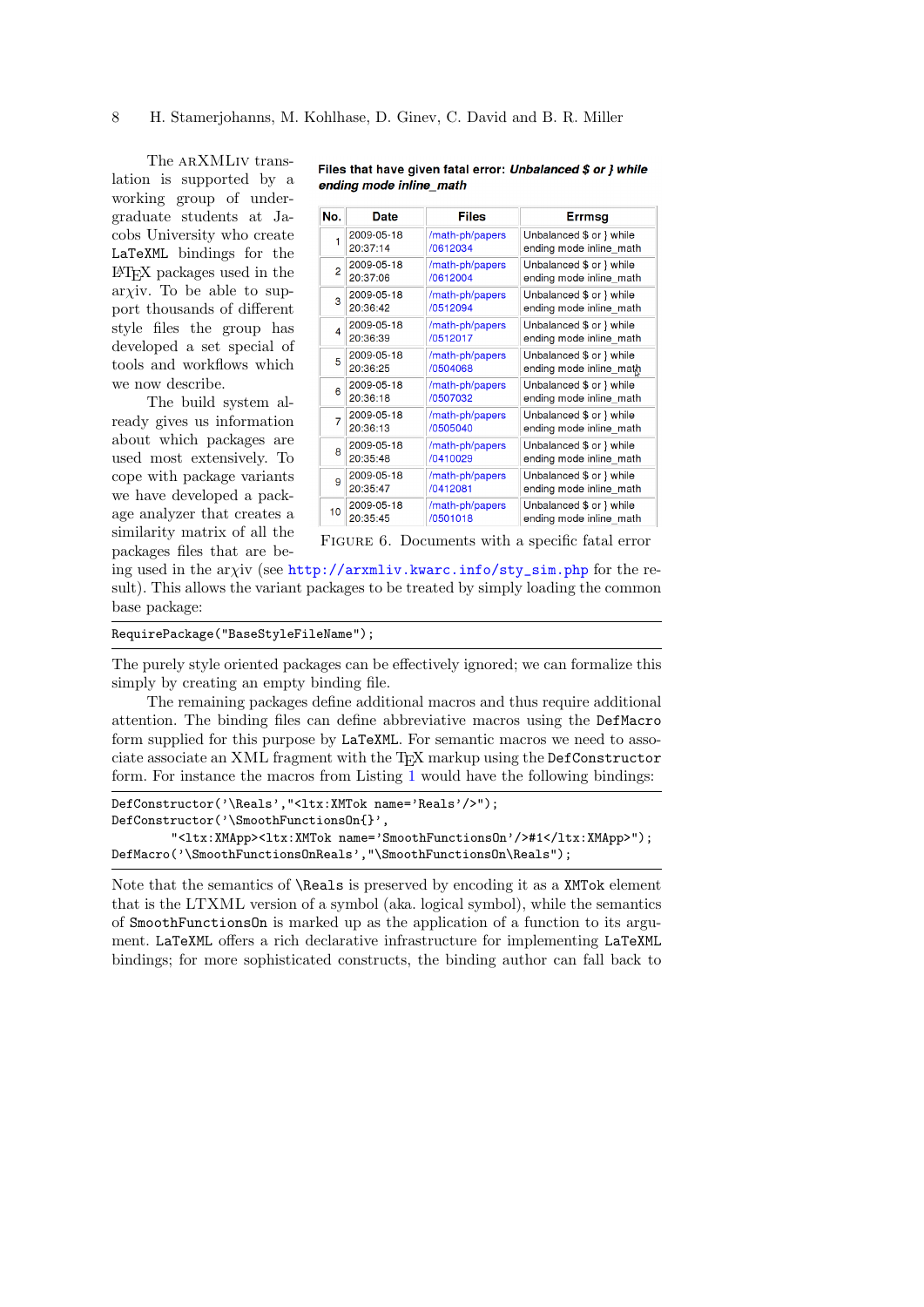the LaTeXML API in Perl. For example, the Babel package required a deep understanding of how characters are composed in the Unicode standard and to get to know most of the names for the different types of diacritical marks; the RevTeX package required understanding of what the original LATEX macros did and trying to mimic that specific behavior.

The ARXMLIV working group has created more than two thousand binding files to support packages that are being used by authors of the ar $\chi$ iv. Some sophisticated packages are not completely handled yet; for example usage of pstricks suite would ideally generate Scalable Vector Graphics (SVG), this is implemented only in-part; a fall-back to image generation is supported, however.

### 5. Conclusion and Outlook

Our arXMLiv build system has allowed us to apply the LaTeXML conversion tool across a large collection of scientific documents; we have been able to successfully convert more than half of the more than 400,000 LATEX articles of the arxiv to a semantically enriched XHTML+MathML representation. The build system has enabled us to cope with the conversion process of this huge collection of documents while providing statistics and reports to guide improvement of the binding files needed to support various LAT<sub>EX</sub> style files, and also to improve the LaTeXML tool, itself.

We have been able to improve the success rate to close to  $61\%$  of the corpus being converted with significant fidelity. Another 30% have also been converted and are available as XHTML+MathML, although they suffer from unrecognized macros and other inaccuracies; we do not currently count them as full successes since the representation and layout may not be correct and the rendering in a web browser might not be fully appropriate.

This has expanded our collection of scientific MATHML documents which we need for further studies in semantic analysis, search indexing and other experimentation by more than 240,000 (real-world) documents. Having access to the documents in XML, with all T<sub>E</sub>X-specific processing already handled, but with minimal loss of semantics, opens the door to many additional applications. We are currently working on linguistic/semantic analysis of the corpus  $[GJA^+09]$  $[GJA^+09]$  with the goal of enabling MKM services like our semantic search engine [KS06, [Mat08\]](#page-10-7). But the XHTML +MathML conversion already has shown completely unexpected benefits: the MathML formulae in the transformed corpus can be read out e.g. by Design Science's MathPlayer system [\[Mat\]](#page-10-8), thus opening it up to sight-impaired "readers".

With the high success rate — and with diminishing returns on further binding development — we turn our focus in two new directions: applying this experience to additional corpora, and enhancing the mathematical semantics of the document conversion. For the first, we are currently working to acquire additional corpora, e.g. Zentralblatt Math [\[ZBM07\]](#page-10-9). Preliminary tests show that due to the careful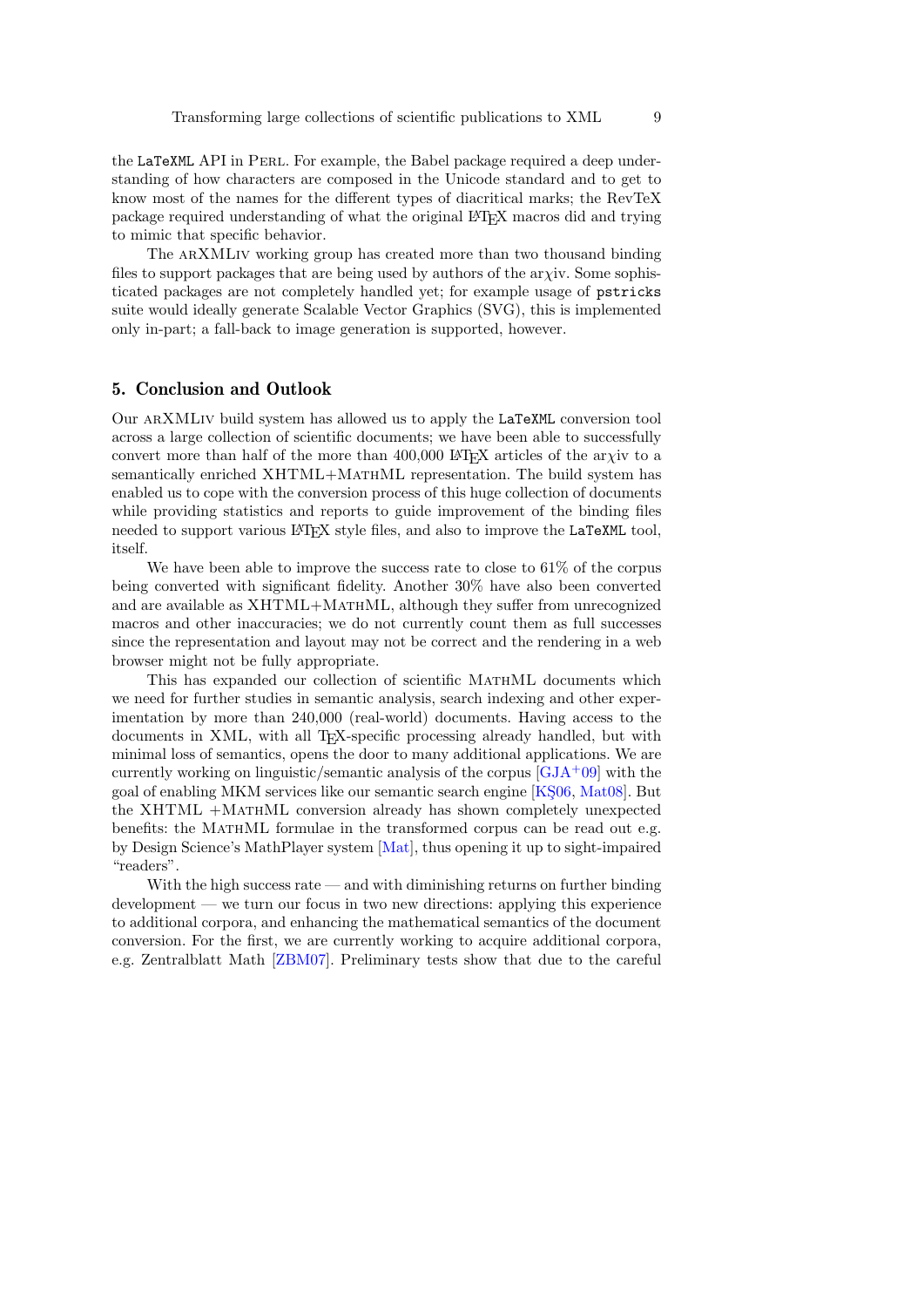#### 10 H. Stamerjohanns, M. Kohlhase, D. Ginev, C. David and B. R. Miller

editorial structure of this collection and the limited set of macros that need to be supported, our system can reach nearly perfect translation rates.

The next steps in the analysis of the arχiv corpus will be to improve the LaTeXML post-processing, and in particular the OPENMATH/MATHML generation. A much wider variety of mathematical notations is encountered in the arxive orpus than was used in the original development of LaTeXML; data-mining and additional support from the build system should help expose these notations and will help drive improvements to the core mathematical grammar used by LaTeXML. Beyond that, further work in disambiguation is necessary to select which of several interpretations should be applied. Some of these improvements will be integrated directly into LaTeXML. Other improvements will require more involved approaches based on heuristics or linguistic and semantic analysis. Rather than relying on a single tool like the latexmlpost processor for this task we plan to open up the build system and compute farm to competing analysis tools.

The build system described here is open source software and can be obtained from the authors upon request. The conversion tool, LaTeXML, is also open source and available from [\[Mil07\]](#page-10-3). Additionally, we allow access to the build system through a web interface (available at <http://tex2xml.kwarc.info>); LATEX files can be manually uploaded and converted, making use of the many additional binding files created to support the arXMLiv work (because of limited resources, this system only supports a few concurrent users).

## References

- <span id="page-9-1"></span>[ABC<sup>+</sup>09] Ron Ausbrooks, Bert Bos, Olga Caprotti, David Carlisle, Giorgi Chavchanidze, Ananth Coorg, Stéphane Dalmas, Stan Devitt, Sam Dooley, Margaret Hinchcliffe, Patrick Ion, Michael Kohlhase, Azzeddine Lazrek, Dennis Leas, Paul Libbrecht, Manolis Mavrikis, Bruce Miller, Robert Miner, Murray Sargent, Kyle Siegrist, Neil Soiffer, Stephen Watt, and Mohamed Zergaoui. Mathematical Markup Language (MathML) version 3.0. W3C Working Draft of 4. June 2009, World Wide Web Consortium, 2009.
- <span id="page-9-3"></span>[Ang07] Romeo Anghelache. Hermes - a semantic xml+mathml+unicode epublishing/self-archiving tool for latex authored scientific articles. web page at <http://hermes.roua.org/>, 2007.
- <span id="page-9-2"></span>[ArX07] arXiv.org e-Print archive, seen December2007. web page at [http://www.](http://www.arxiv.org) [arxiv.org](http://www.arxiv.org).
- <span id="page-9-0"></span>[BCC<sup>+</sup>04] Stephen Buswell, Olga Caprotti, David P. Carlisle, Michael C. Dewar, Marc Gaetano, and Michael Kohlhase. The Open Math standard, version 2.0. Technical report, The Open Math Society, 2004.
- <span id="page-9-4"></span>[GJA<sup>+</sup>09] Deyan Ginev, Constantin Jucovschi, Stefan Anca, Mihai Grigore, Catalin David, and Michael Kohlhase. An architecture for linguistic and semantic analysis on the arXMLiv corpus. In Applications of Semantic Technologies (AST) Workshop at Informatik 2009, 2009. in press.